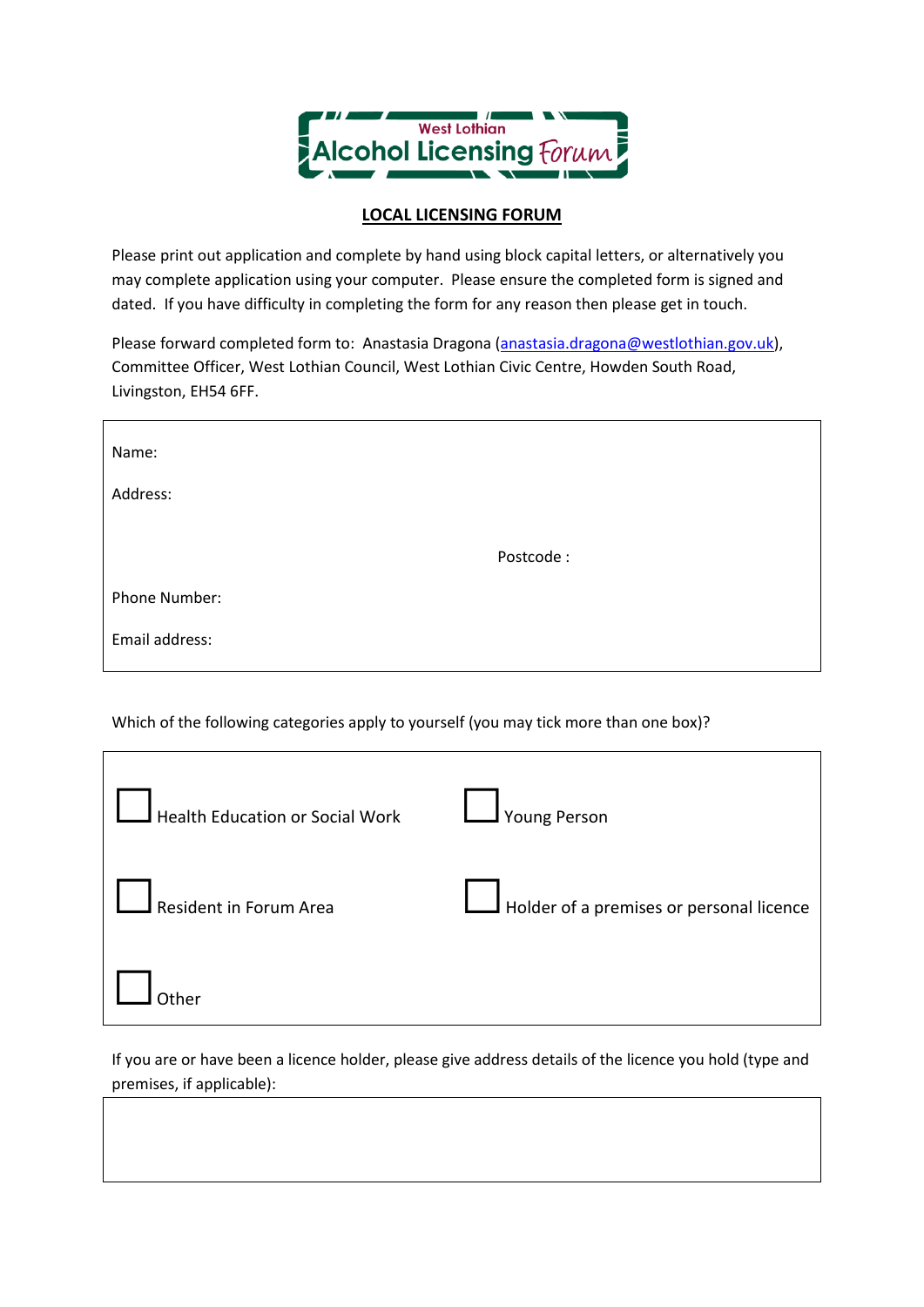Why do you want to be a member of the Forum?

What do you see the work of the Forum to be?

Can you explain any ideas you have about issues the Forum could tackle in the future, and why?

What skills and experience do you consider that you could contribute to the work of the Forum?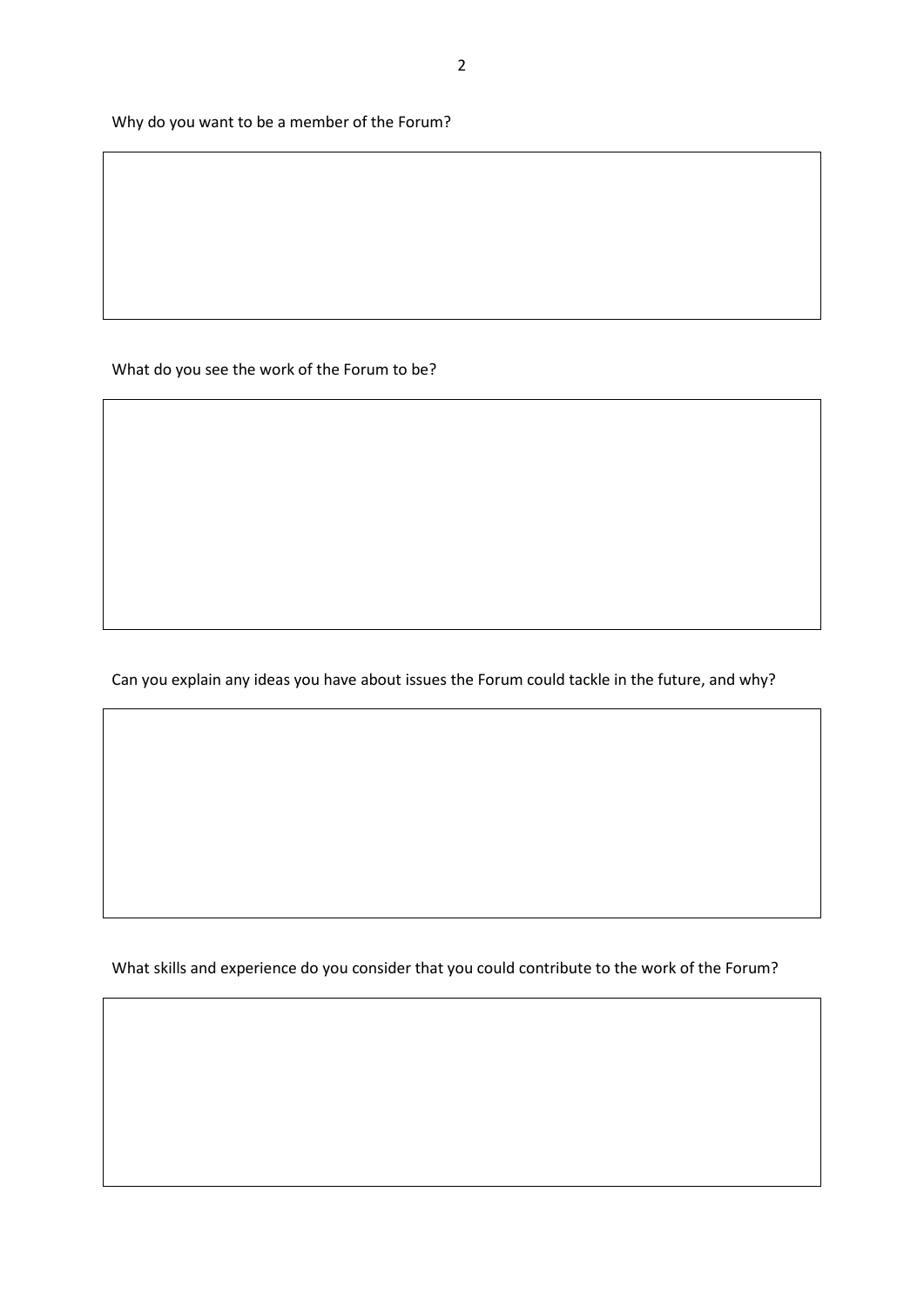Are you presently or have you been a member of any community or voluntary organisation, or any public body? If so, please detail that membership and explain your involvement and role within those groups.

Have you attended meetings of the Forum, or of West Lothian Licensing Board, or any other Forum or Board? If so, please describe your experience of those meetings.

There may be a conflict between your own views, or of another body you are part of, and the views or decisions of the Forum. Do you foresee any such conflicts? If so, how would you resolve them?